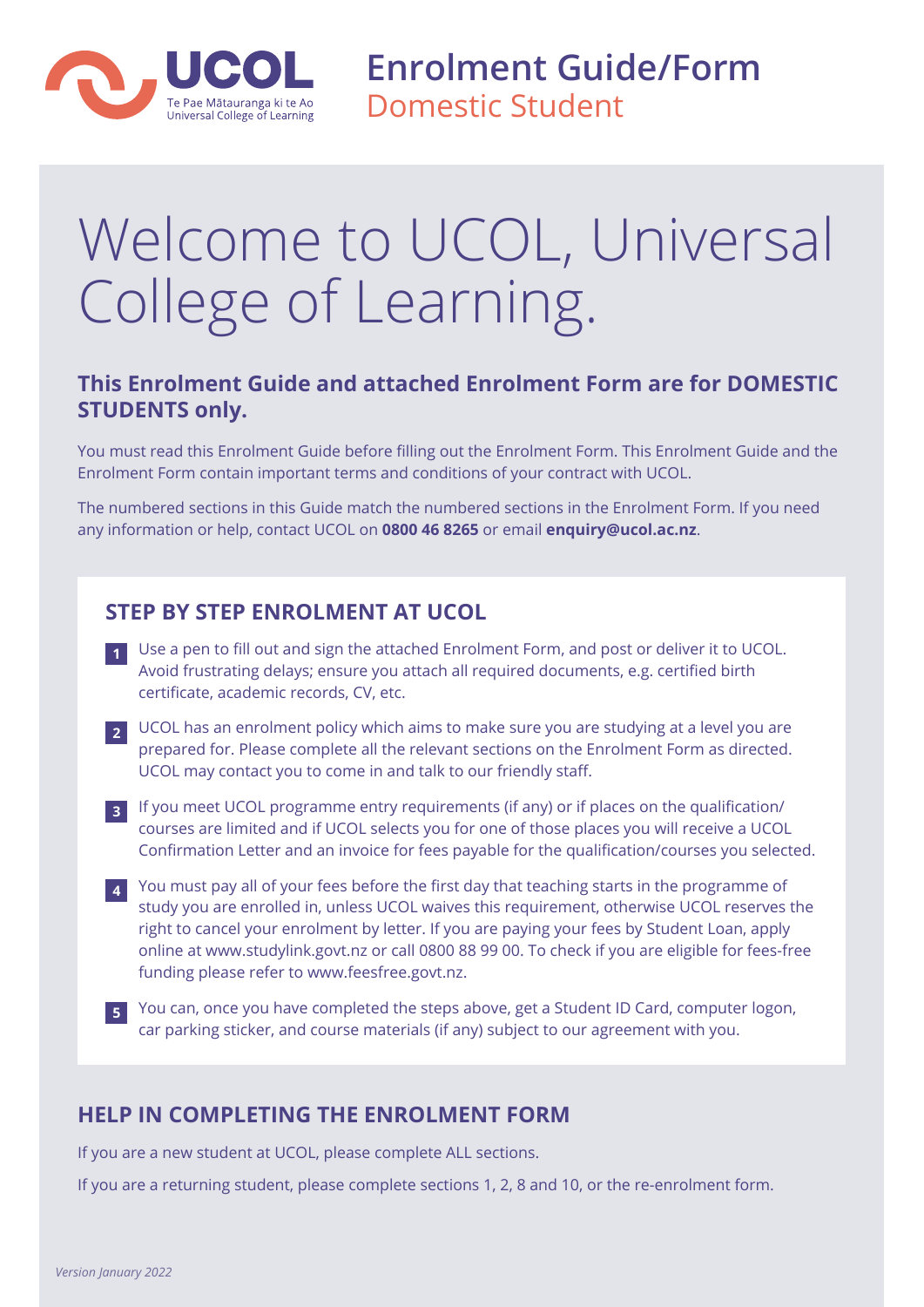# **1 PERSONAL INFORMATION**

#### **National Student Number (NSN)**

Every student in New Zealand is allocated a unique identifier called a National Student Number, which is stored in the National Student Index (NSI) on the Ministry of Education national database.

Your name, date of birth and residency as entered on this application will be matched with your National Student Number to confirm your identity.

#### **Name**

If you do not have an active NSN, then UCOL requires a certified copy of your birth certificate, passport or Whakapapa statement (if you are unable to obtain a birth certificate).

A certified copy means that you have taken a photocopy of the original and a JP, lawyer or authorised UCOL staff member has signed the copy stating that it exactly matches the original.

For New Zealand birth certificates please contact 0800 22 52 52 or email bdm.nz@dia.govt.nz.

#### **Citizenship & Residency Status**

Please select what best describes your citizenship and residency status. This is an important question as it affects your enrolment and fees.

"New Zealand Citizen" includes citizens of Tokelau, the Cook Islands and Niue.

Tick "Other" only if you are within one of the following categories (and specify which category on the Enrolment Form):

- a person with diplomatic status ("Diplomat") or a Diplomat;
- part of a scientific programme under the Antarctica Act 1960 ("Scientist");
- in New Zealand under an exchange scheme approved by the government ("Exchange Student");
- a person with refugee status ("Refugee");
- a person who is military personnel or a family member of that person;
- a dependent of any foreign student who is supported by a scholarship funded by NZAID ("NZAID Dependent").

If you cannot tick one of the boxes then you are an International Student and must complete an International Application and NOT this Enrolment Form. If you tick NZ Permanent Resident residing in New Zealand, UCOL requires a verified copy of your Residency Visa. Please note, the description of domestic student does change so please check at the UCOL Information Centre(s) if you are unsure.

#### **Residential Address**

UCOL needs to know your residential address while studying with us. We also need your permanent home address before studying at UCOL, if different.

# **2 QUALIFICATIONS/COURSES**

#### **Courses (Electives)**

If your qualification requires you to choose course electives, this needs to be done at the time of completing the Enrolment Form. Elective Sheets for your qualifications are available from UCOL Information Centres, email: enquiry@ucol.ac.nz or 0800 46 8265.

#### **RPL**

Recognition of Prior Learning (RPL) is when you apply to UCOL to credit your prior learning towards the qualification you are enrolling in at UCOL. Your prior learning may be from courses studied at UCOL or elsewhere, or may be from your life experience, or on-the-job training. If you tick "yes", please request a Recognition of Prior Learning Application Form from UCOL Information Centres. UCOL will decide if your application for RPL is successful. There may be an administration fee for this.

## **3 SECONDARY SCHOOL EDUCATION**

Please indicate the highest level of academic achievement you gained while at secondary school. If your qualifications are from overseas please state the country and name of qualification gained.

## **4 TERTIARY STUDY**

Tertiary study is study at a Polytechnic, Institute of Technology, University, College of Education, Private Training Establishment or Wānanga in New Zealand or overseas since leaving secondary school. Do not include enrolments in STAR, community or hobby classes.

# **5 ETHNICITY**

#### **NZ Māori**

If you ticked NZ Māori, please indicate your iwi (up to three if applicable). A full list of Iwi is available from UCOL Information Centres and on UCOL's website www.ucol.ac.nz.

# **6 PRIOR ACTIVITY**

What was your main activity or occupation on the 1st October immediately prior to the start date of your programme of study at UCOL?

For example, if your course starts in 2021, what were you doing on the 1st October 2020? Select one option only.

## **7 DISABILITY DETAILS**

This information is required for the Tertiary Education Commission and helps us to provide better services to our students.

UCOL's Disability/Accessibility Coordinator is notified of students who identify themselves as having a disability.

Please contact our friendly Disability/Accessibility Coordinator about your needs and discuss support strategies by calling 0800 46 8265.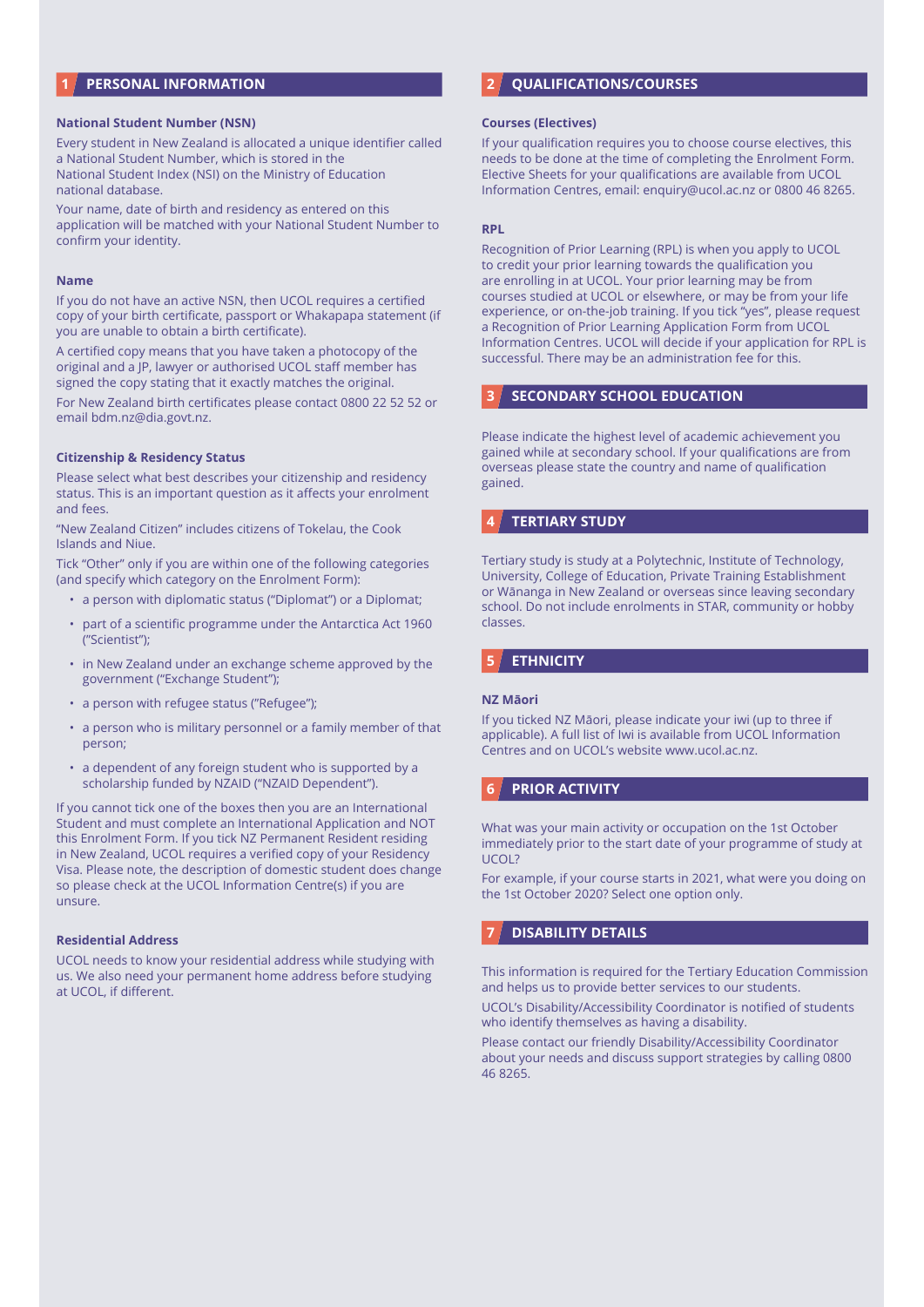# **8 FEES**

If you are utilising fees-free funding and if for any reason at any time you and your chosen study are not eligible for fees-free funding then if you have not withdrawn from UCOL in the manner required within the time required to be eligible for a fees refund, you agree to pay to UCOL all UCOL fees (including all tuition fees, compulsory fees, and student services levy) for your chosen study.

Even if you are eligible for and using fees-free funding, you agree to pay UCOL any additional applicable fees payable including but not limited to course materials.

Once you receive UCOL's Confirmation Letter, you must pay ALL fees (tuition fees as set by UCOL, student services levy and all, if any, course costs) in full prior to the First Date Teaching Starts\* of your programme of study unless UCOL waives this requirement. If UCOL does not receive all fees by the due date UCOL reserves the right, at its sole option, to cancel your enrolment by letter.

If you start your classes but stop attending you must complete and sign the Change of Circumstances form, within the withdrawal period. If you have not paid your fees, and you start your classes you are still liable to pay those fees.

You can pay your fees by cash, EFTPOS, direct credit, or make a secure online payment on our website **https://sws.ucol. ac.nz** using your Mastercard or Visa

If you direct credit, UCOL bank details are Westpac, account number 03-0826-0168950-000. Please put your surname and student ID in the reference field so we can identify your payment.

If you are enrolling in a qualification that takes more than one academic year to complete, you must enrol on a yearly basis and fee information for each year will be available before you enrol.

If you have any problems paying your fees, please contact UCOL's Finance Team to see if there is anything that can be done to help. You must also pay all debt collection costs incurred by UCOL in recovering any unpaid fees from you.

#### **StudyLink**

If you are paying your fees by Student Loan, please organise this well in advance to allow time for processing and approval by StudyLink. Your fees must be paid before the First Date Teaching Starts\* of your programme of study or UCOL reserves the right to cancel your enrolment.

If you are refused a Student Loan, you must still pay all fees in full, unless you withdraw in the manner required by UCOL within the relevant UCOL Refund Period (refer to Further Terms of Your Enrolment with UCOL in this Guide). For further information, please call StudyLink on 0800 88 99 00 or visit their website at www.studylink.govt.nz.

Please contact StudyLink if you have any queries regarding recent changes to eligibility of loans and allowances.

#### **WINZ**

If you are paying your fees by Training Incentive Allowance (TIA), you are applying to Work and Income New Zealand (WINZ). TIA Application Forms are available from WINZ.

You need to bring your TIA Application Form into one of the UCOL Information Centres, so that we can verify your study details. If you receive a UCOL Confirmation Letter, UCOL will send an invoice to you, which you need to give to WINZ with your TIA application for payment.

WINZ will then advise you how much of your fees they are prepared to pay (if any). You may wish to apply to StudyLink to pay any difference.Please organise this well in advance to allow time for processing and approval by WINZ. You must make your own enquiries with WINZ, but please don't wait until your enrolment has been confirmed.

If you are refused a TIA, you must still pay all fees in full unless UCOL receives your completed signed Change of Details/Change of Circumstances Form within the relevant UCOL Refund Period (refer to Further Terms of Your Enrolment with UCOL in this Guide).

## **9 CHECKLIST**

Please use the checklist to ensure you have completed the Enrolment Form and attached all verified relevant documents.

*\* The First Date Teaching Starts is the date that a student is advised by UCOL to commence study at UCOL for their chosen course(s)(may include course and/or UCOL orientation).*

# **10 ACKNOWLEDGEMENT & DECLARATION**

It is important that you read and understand this Guide and the Enrolment Form before signing and sending the Enrolment Form to UCOL. This is because when UCOL receives your Enrolment Form you have a contract to study the qualification/courses on your Enrolment Form (subject to your right to withdraw as stated in this Guide and Enrolment Form), if UCOL sends you an Enrolment Confirmation Letter. Furthermore UCOL may, if UCOL alone decides, by letter, end your enrolment if UCOL does not receive payment of the fees by the First Date Teaching Starts\* of your programme, unless UCOL has alone decided to waive this requirement.

Additionally, in some qualifications/courses selected by UCOL, UCOL must be satisfied that you intend to complete the qualification/courses. If UCOL is not satisfied, UCOL may, at its sole discretion, by letter, end your enrolment.

**If you are under 18 years old when you sign the Enrolment Form, you will also need a parent/guardian to sign your Enrolment Form. If a guardian signs this form then the guardian agrees to pay your fees if required by UCOL. In signing this form the guardian also agrees on your behalf to the Further Terms of Enrolment with UCOL.**

Please refer to the back of this Enrolment Guide as it contains Further Terms of your Enrolment with UCOL.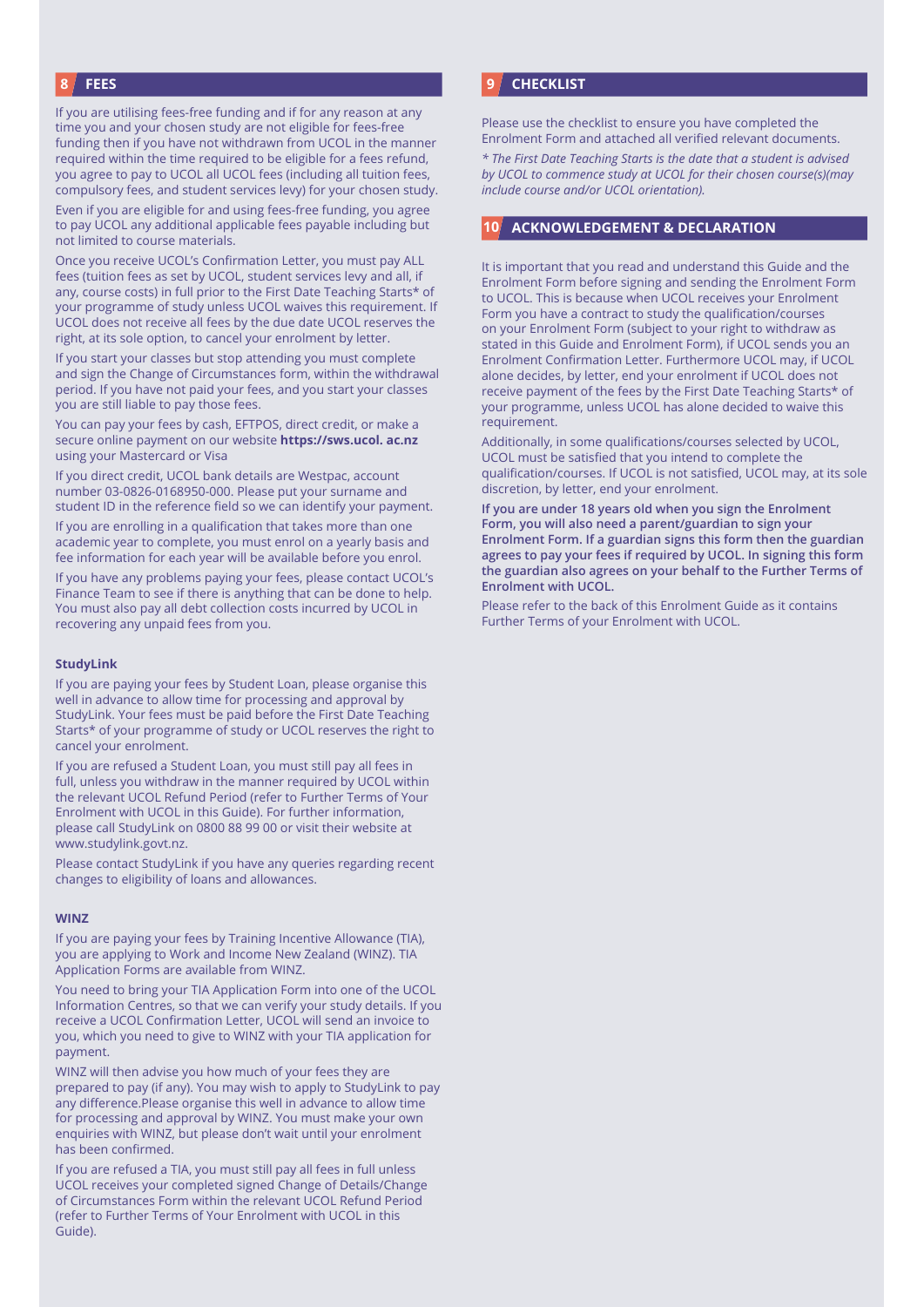

**Enrolment Form** Domestic Student

# **Welcome to UCOL, Universal College of Learning, a polytechnic established under the Education Act 1989.**

This Enrolment Form is for domestic students only.

You must read the attached Enrolment Guide before you complete this Enrolment Form as important terms and conditions of your enrolment are in the guide and on this form. Should you need any further help please contact us on **0800 46 8265** or email **enquiry@ucol.ac.nz**

New Students: Please complete all sections.

| <b>PERSONAL INFORMATION</b>                                                                                                                                                                                                                       |                                                                                                                                                                                                                                                                                                                                                                                           |  |  |
|---------------------------------------------------------------------------------------------------------------------------------------------------------------------------------------------------------------------------------------------------|-------------------------------------------------------------------------------------------------------------------------------------------------------------------------------------------------------------------------------------------------------------------------------------------------------------------------------------------------------------------------------------------|--|--|
| Have you previously enrolled at UCOL, Manawatū Polytechnic,<br>Wanganui Regional Community Polytechnic or Wairarapa<br>Community Polytechnic before?<br>Yes<br><b>No</b><br>If Yes, your Student ID:<br>National Student Number (NSN) (if known): | <b>Citizenship and Residency Status:</b><br>New Zealand Citizen<br>Australian Citizen/Permanent Resident<br><b>New Zealand Permanent Resident</b><br>Other, please specify:<br>I have lived in NZ for longer than 3 years<br>Please supply us with current contact information so that we can<br>keep you informed of your application status.<br>Mailing Address while studying at UCOL: |  |  |
| Date of Birth:<br><b>DAY</b><br>MONTH<br><b>YEAR</b>                                                                                                                                                                                              | <b>STREET ADDRESS</b>                                                                                                                                                                                                                                                                                                                                                                     |  |  |
|                                                                                                                                                                                                                                                   | <b>SUBURB</b>                                                                                                                                                                                                                                                                                                                                                                             |  |  |
| Preferred Name(s):                                                                                                                                                                                                                                | <b>TOWN/CITY</b><br><b>POSTCODE</b>                                                                                                                                                                                                                                                                                                                                                       |  |  |
|                                                                                                                                                                                                                                                   | Mailing Address prior to studying at UCOL (if different from above):                                                                                                                                                                                                                                                                                                                      |  |  |
|                                                                                                                                                                                                                                                   | <b>STREET ADDRESS</b>                                                                                                                                                                                                                                                                                                                                                                     |  |  |
| Legal First Name(s):                                                                                                                                                                                                                              | <b>SUBURB</b>                                                                                                                                                                                                                                                                                                                                                                             |  |  |
|                                                                                                                                                                                                                                                   | <b>POSTCODE</b><br><b>TOWN/CITY</b>                                                                                                                                                                                                                                                                                                                                                       |  |  |
| Legal Surname:                                                                                                                                                                                                                                    |                                                                                                                                                                                                                                                                                                                                                                                           |  |  |
|                                                                                                                                                                                                                                                   | Home Phone:                                                                                                                                                                                                                                                                                                                                                                               |  |  |
| Any previous Surnames (e.g.maiden name):                                                                                                                                                                                                          | Work Phone:                                                                                                                                                                                                                                                                                                                                                                               |  |  |
|                                                                                                                                                                                                                                                   | Mobile:                                                                                                                                                                                                                                                                                                                                                                                   |  |  |
| If you have previously enrolled at UCOL, Manawatū Polytechnic,<br>Wanganui Regional Community Polytechnic or Wairarapa<br>Community Polytechnic under a different name, what was that<br>name?                                                    | Email:<br>During your time studying at UCOL, will you be living in New<br>Zealand or overseas?<br><b>New Zealand</b><br>Overseas                                                                                                                                                                                                                                                          |  |  |
|                                                                                                                                                                                                                                                   | <b>Emergency Contact Person:</b>                                                                                                                                                                                                                                                                                                                                                          |  |  |
| <b>Gender Diverse</b><br>Male<br>Female<br>Gender:                                                                                                                                                                                                | Contact:                                                                                                                                                                                                                                                                                                                                                                                  |  |  |
| Please specify (optional):                                                                                                                                                                                                                        | Relationship to you:                                                                                                                                                                                                                                                                                                                                                                      |  |  |
|                                                                                                                                                                                                                                                   | Phone:                                                                                                                                                                                                                                                                                                                                                                                    |  |  |
| <b>Ms</b><br><b>Mrs</b><br>Title:<br>Mr<br><b>Miss</b>                                                                                                                                                                                            |                                                                                                                                                                                                                                                                                                                                                                                           |  |  |
| Other, please specify:                                                                                                                                                                                                                            | <b>QUALIFICATIONS/COURSES</b>                                                                                                                                                                                                                                                                                                                                                             |  |  |
|                                                                                                                                                                                                                                                   | Please write the full name of the qualification you are applying for:                                                                                                                                                                                                                                                                                                                     |  |  |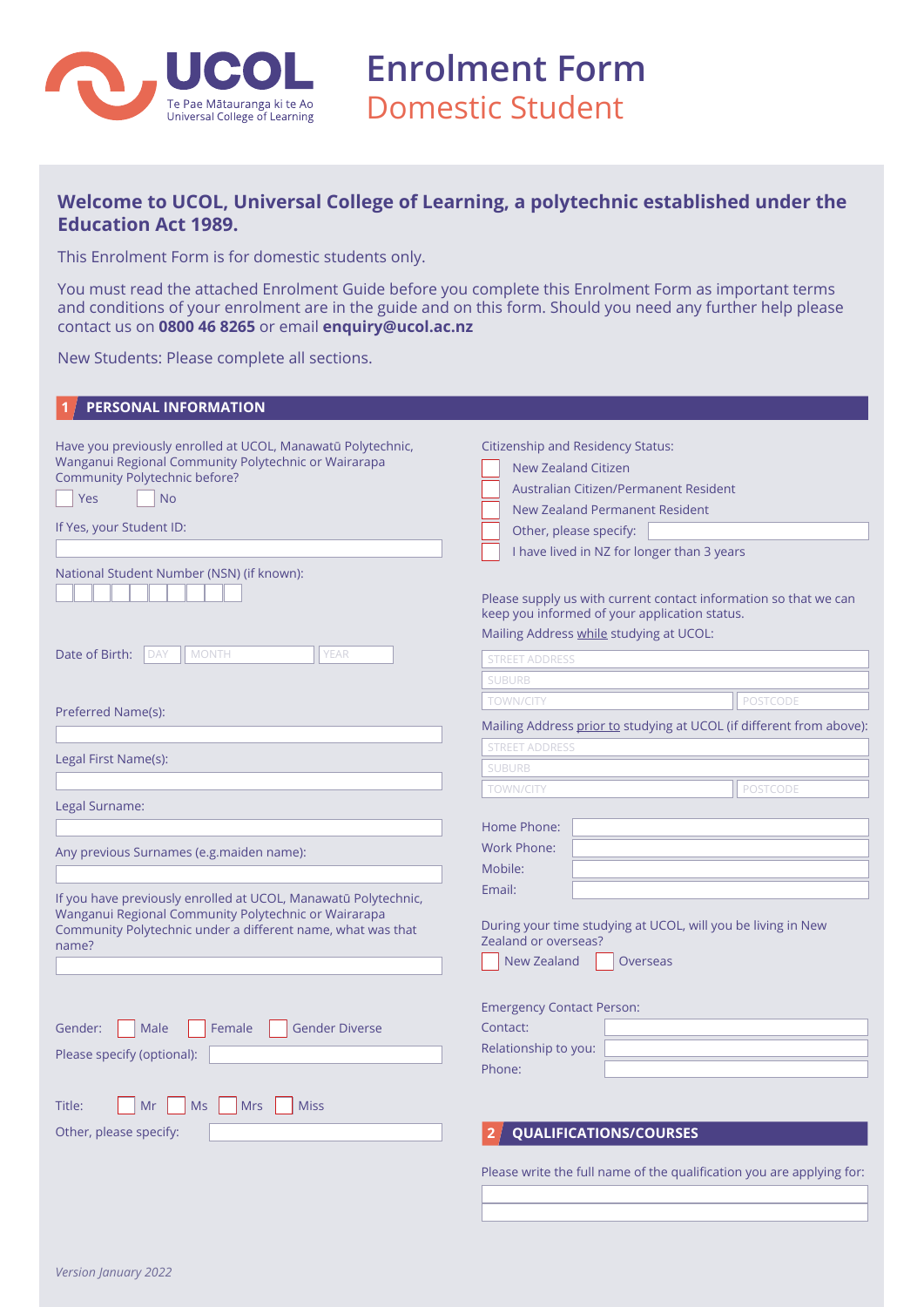# **2 QUALIFICATIONS/COURSES cont.**

| Courses / Electives if applicable:<br>Course No Course / Elective Name<br><b>Start Date</b>                                                                                      | Yes<br><b>No</b><br>studied at:                                                                                                            | Will this be your first year of tertiary study at any provider?<br>If no, please enter the name of the tertiary institute you last |  |  |
|----------------------------------------------------------------------------------------------------------------------------------------------------------------------------------|--------------------------------------------------------------------------------------------------------------------------------------------|------------------------------------------------------------------------------------------------------------------------------------|--|--|
|                                                                                                                                                                                  | YEAR                                                                                                                                       | What was the first year of your enrolment in Tertiary Study?                                                                       |  |  |
| Please complete all questions in this section.<br>Do you intend to study:<br><b>Full time</b><br>Part time                                                                       | What qualification(s) did you achieve?                                                                                                     |                                                                                                                                    |  |  |
| In what year will you commence studying?<br>YEAR                                                                                                                                 |                                                                                                                                            |                                                                                                                                    |  |  |
| Which semester will you start in?                                                                                                                                                |                                                                                                                                            |                                                                                                                                    |  |  |
| Other<br>One<br>Two                                                                                                                                                              | <b>ETHNICITY</b>                                                                                                                           |                                                                                                                                    |  |  |
| Which UCOL campus will you be studying at?<br>Manawatū<br>Whanganui<br>Wairarapa<br>Online<br>Other<br>Horowhenua<br>Do you intend applying for any form of Recognition of Prior | What ethnic group(s) do you belong to?<br>You may tick up to 3 boxes.<br>European/Pākehā or NZ European<br>NZ Māori (Please see iwi below) |                                                                                                                                    |  |  |
| Learning (RPL)?<br>Yes<br><b>No</b>                                                                                                                                              | Australian                                                                                                                                 | Other European                                                                                                                     |  |  |
| If yes, please complete and submit an RPL Application Form                                                                                                                       | Cook Island Māori                                                                                                                          | Chinese                                                                                                                            |  |  |
| available from UCOL's Information Centres.                                                                                                                                       | Fijian                                                                                                                                     | Indian                                                                                                                             |  |  |
| What year do you expect to complete your qualification?                                                                                                                          | <b>Niuean</b>                                                                                                                              | Japanese                                                                                                                           |  |  |
| YEAR                                                                                                                                                                             | Samoan                                                                                                                                     | Sri Lankan                                                                                                                         |  |  |
|                                                                                                                                                                                  | Tokelauen                                                                                                                                  | <b>Other Asian</b><br>Cambodian                                                                                                    |  |  |
|                                                                                                                                                                                  | Tongan<br><b>Other Pacific People</b>                                                                                                      | Filipino                                                                                                                           |  |  |
| <b>SECONDARY SCHOOL EDUCATION</b>                                                                                                                                                | British/Irish                                                                                                                              | Korean                                                                                                                             |  |  |
|                                                                                                                                                                                  | Dutch                                                                                                                                      | Vietnamese                                                                                                                         |  |  |
| Name of last secondary school attended:                                                                                                                                          | German                                                                                                                                     | <b>Other Southeast Asian</b>                                                                                                       |  |  |
|                                                                                                                                                                                  | Greek                                                                                                                                      | African                                                                                                                            |  |  |
| Which years did you study from at your last secondary school?                                                                                                                    | Italian                                                                                                                                    | Latin American                                                                                                                     |  |  |
| YEAR<br>YEAR<br>to                                                                                                                                                               | Polish                                                                                                                                     | Middle Eastern                                                                                                                     |  |  |
|                                                                                                                                                                                  | South Slav                                                                                                                                 | Other:                                                                                                                             |  |  |
| What is the highest level of achievement you hold from a<br>secondary school? (Please tick one box only)<br>No formal secondary qualification                                    | If you identified as New Zealand Māori, please specify iwi:                                                                                |                                                                                                                                    |  |  |
| 14 or more credits at any level                                                                                                                                                  |                                                                                                                                            |                                                                                                                                    |  |  |
| <b>NCEA Level 1 or School Certificate</b>                                                                                                                                        |                                                                                                                                            | I wish to complete all my assessment in Te Reo Māori                                                                               |  |  |
| NCEA L2 or Sixth Form Certificate                                                                                                                                                |                                                                                                                                            |                                                                                                                                    |  |  |
| <b>University Entrance</b>                                                                                                                                                       |                                                                                                                                            |                                                                                                                                    |  |  |
| NCEA Level 3 or Bursary or Scholarship                                                                                                                                           | <b>PRIOR ACTIVITY</b>                                                                                                                      |                                                                                                                                    |  |  |
| Overseas qualification (includes International Baccalaureate                                                                                                                     |                                                                                                                                            |                                                                                                                                    |  |  |
| and Cambridge Exams)<br>Other, please specify:                                                                                                                                   | What was your main activity or occupation in New Zealand on the<br>1st October prior to the date of your programme starting?               |                                                                                                                                    |  |  |
|                                                                                                                                                                                  | Please tick only one box.                                                                                                                  |                                                                                                                                    |  |  |
|                                                                                                                                                                                  | Secondary School student                                                                                                                   |                                                                                                                                    |  |  |

Secondary School student University student Private Training Establishment student Wage or salary worker Self-employed House-person or retired Non-employed or beneficiary (excluding retired)

Polytechnic/Institute of Technology student

Wānanga student

**4 TERTIARY STUDY**

Other, please specify: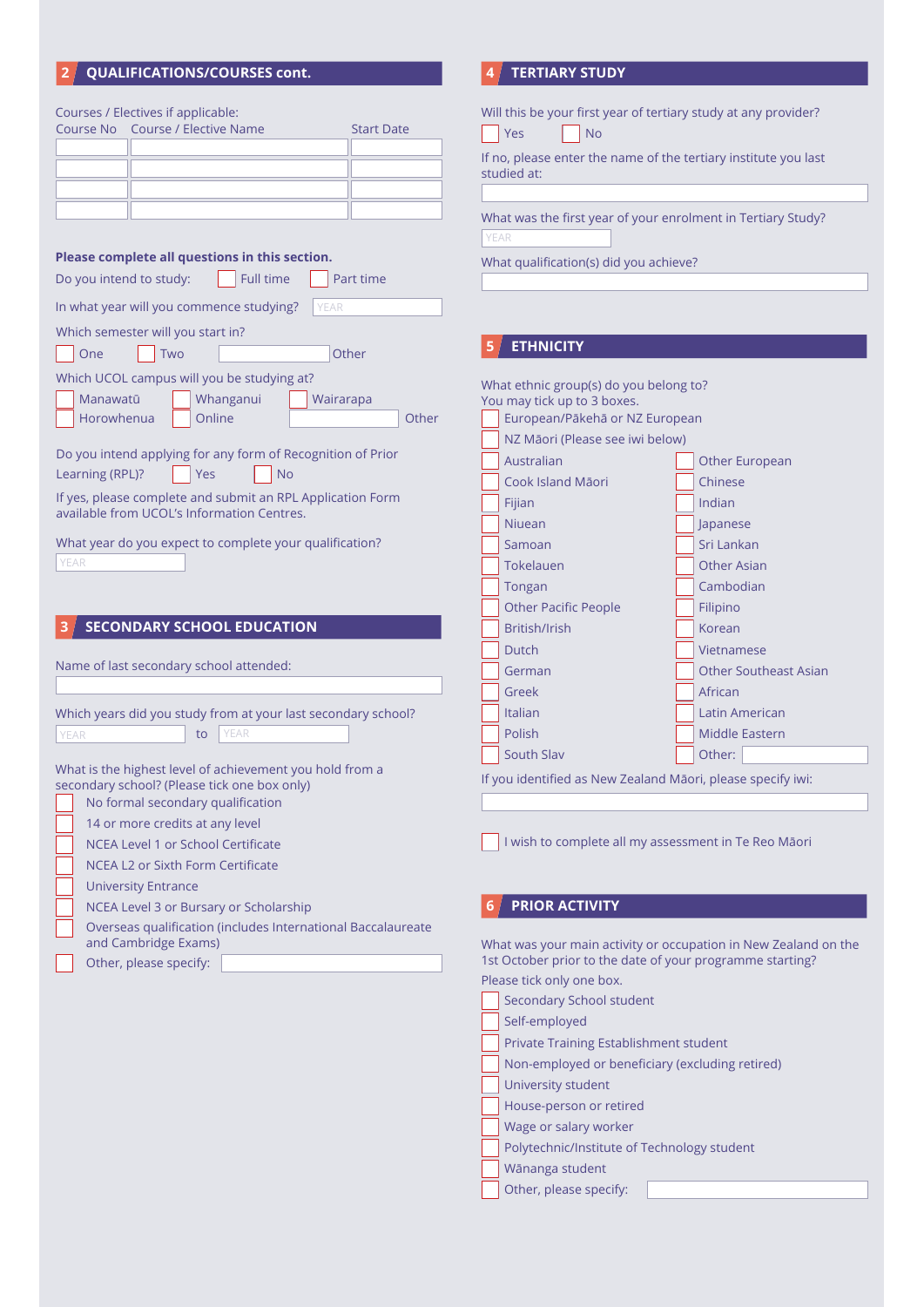# **7 DISABILITY DETAILS**

| impairment?<br>Yes<br><b>No</b>                       | Do you live with the effects of an injury, long-term illness or                                                                                                                                                                                                                                                                                  |
|-------------------------------------------------------|--------------------------------------------------------------------------------------------------------------------------------------------------------------------------------------------------------------------------------------------------------------------------------------------------------------------------------------------------|
| that apply to you.                                    | If yes, please indicate your condition/disability by ticking the boxes                                                                                                                                                                                                                                                                           |
| Deaf                                                  | <b>Blind</b>                                                                                                                                                                                                                                                                                                                                     |
| Speech                                                | <b>Specific Learning Disability</b>                                                                                                                                                                                                                                                                                                              |
| <b>Hearing impairment</b>                             | <b>Mobility</b>                                                                                                                                                                                                                                                                                                                                  |
| <b>Mental Health</b>                                  | Vision impairment                                                                                                                                                                                                                                                                                                                                |
| Medical, please specify:                              |                                                                                                                                                                                                                                                                                                                                                  |
| Other, please specify:                                |                                                                                                                                                                                                                                                                                                                                                  |
| <b>FEES</b><br>8                                      |                                                                                                                                                                                                                                                                                                                                                  |
| enrolment by letter to you.                           | If UCOL confirms your enrolment in writing, you must pay ALL<br>fees (tuition fees as set by UCOL, student services levies, and<br>course costs) in full by the First Date Teaching Starts unless UCOL<br>alone decides to waive this requirement. If any fees are unpaid<br>on the first day of teaching UCOL reserves the right to cancel your |
|                                                       |                                                                                                                                                                                                                                                                                                                                                  |
| Period.                                               | Even if you do not participate in the courses, you are still liable to<br>pay all fees to UCOL, unless UCOL receives your completed signed<br>Change of Details/Circumstances Form within the relevant Refund                                                                                                                                    |
| How do you intend to pay your fees? (please tick one) |                                                                                                                                                                                                                                                                                                                                                  |
| I believe I am eligible for fees-free funding         |                                                                                                                                                                                                                                                                                                                                                  |
| <b>EFTPOS</b>                                         | Cash                                                                                                                                                                                                                                                                                                                                             |

#### Student Loan

Apply directly to StudyLink on 0800 88 99 00 or www.studylink.govt.nz If your loan application is not approved by StudyLink, you are still liable for all fees invoiced to you. You authorise UCOL to direct and accept payment of the relevant tuition fees and Student Services Levy from your student loan account.

#### Training Incentive Allowance

Contact your local Work and Income office. You must complete the enrolment first and submit your UCOL invoice to Work and Income for payment. If your TIA application is not approved by WINZ, you are still liable for all fees invoiced to you.

## I wish to be considered for funding support from:

## Youth Guarantee

- Limited funding and places, with conditions, are available.
- To be considered you will need to be between 16-19 years of age at the start date of the programme.
- To apply you will also need to completed a Youth Guarantee application form.

#### Māori & Pasifika Trades Training

- Limited funding and places, on specific programmes, are available.
- You must speak to a UCOL Enrolment Advisor to confirm which programmes are eligible for 'Māori & Pasifika Trades Training' funding support.
- You should organise other methods to pay your fees (e.g. Student Loan) in case your request for 'Māori & Pasifika Trades Training' funding support is unsuccessful.
- To be considered, you will need to identify as Māori or Pasifika and be aged between 16-40 years at the start date of the programme.

# **9 CHECKLIST**

Have you checked the following

Read the Enrolment Guide and further Terms of Enrolment with UCOL, and understood the terms and conditions of your enrolment.

Completed all required sections of this Enrolment Form.

- Read, signed and dated the Acknowledgement & Declaration.
- Attached a verified copy of your birth certificate or passport. This will include permanent residency visa and/or change of legal name certificate where relevant.

Attached any additional documentation to support your application to UCOL such as; academic record, police check, health declaration, references etc. (if required).

Completed the fees section, and understood you must pay all fees in full, prior to the start date of your programme, unless waived by UCOL or UCOL reserves the right to cancel your enrolment.

*Tear off the Further Terms of your Enrolment section and keep for your records.*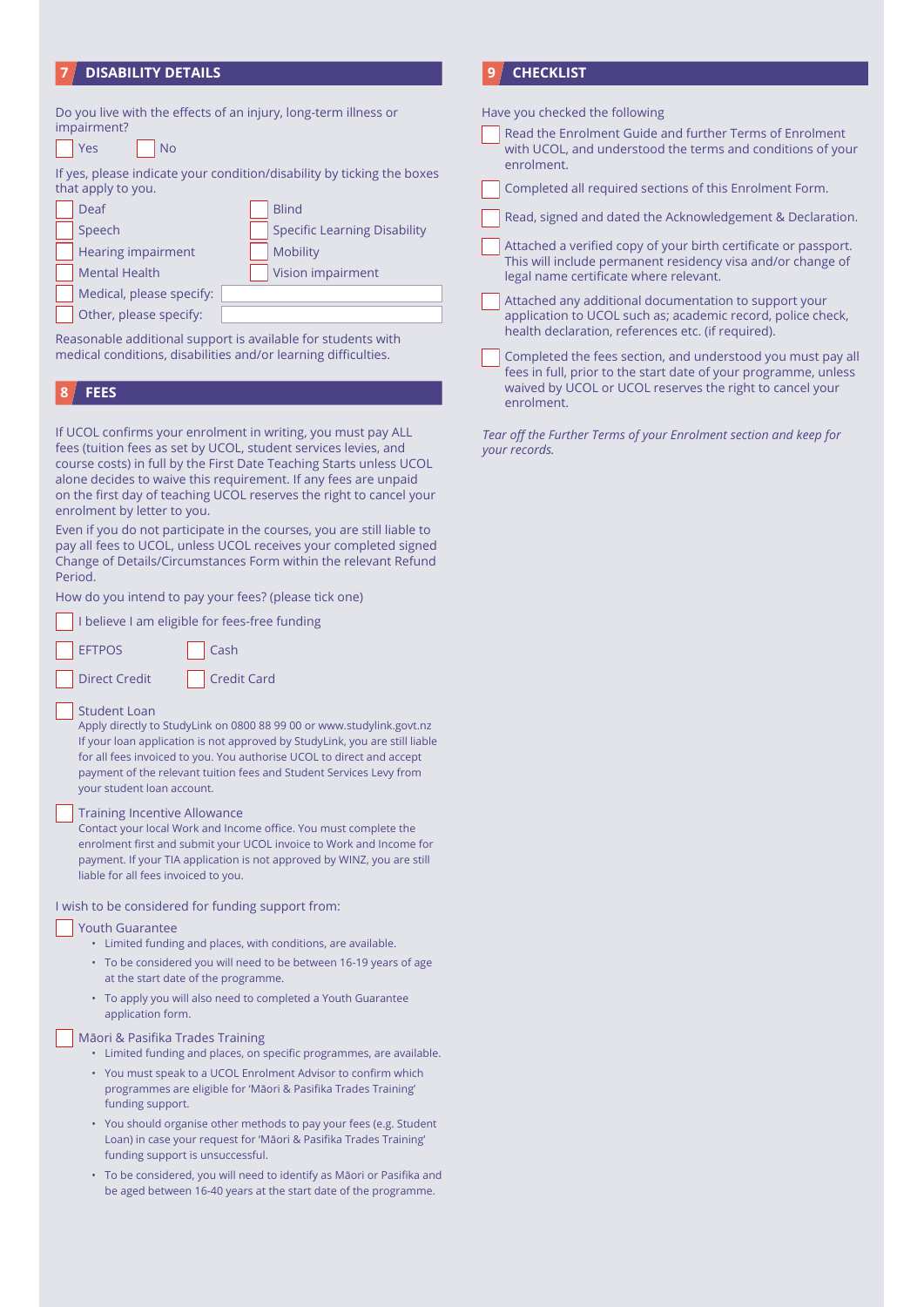# **10 ACKNOWLEDGEMENT & DECLARATION**

#### **I hereby apply for enrolment at UCOL and I understand and agree to the following:**

- a) As soon as UCOL receives my Enrolment Form and proof of my identity, I have a conditional contract to study at UCOL. I can only withdraw from that contract by UCOL receiving a signed completed UCOL Change of Details/Circumstances Form as set out in this Enrolment Form and Guide including Further Terms of your Enrolment at UCOL.
- b) That my enrolment at UCOL is subject to:
	- i. UCOL granting me admission (although in some cases my continued enrolment may be subject to satisfaction of other admission criteria (including the results of Police and health checks being entirely satisfactory to UCOL).
	- ii. UCOL sending me a Confirmation Letter.
	- iii. UCOL receiving payment of all fees payable by me on or before the First Date Teaching Starts\* although UCOL alone may waive this requirement without notice to me.
	- iv. For some qualifications/courses chosen by UCOL, UCOL alone decides that I intend to complete the qualification/courses I am enrolled in. I understand that UCOL alone may, by letter to me, end my enrolment if UCOL is not satisfied that I intend to complete the qualifications/courses I am enrolled in.
- c) That if I receive a UCOL Confirmation Letter I will (subject to my right to withdraw as set out in this Enrolment Form and in the Guide) participate in the qualification/courses I am enrolled in and use my best efforts to successfully complete those qualification/courses.
- d) That the information I have given UCOL is true, and complete in all respects.
- e) That I have read and understand the terms of my conditional enrolment at UCOL, and if confirmed the terms of my enrolment as set out in the UCOL Enrolment Form and this Enrolment Guide (including Further Terms of your Enrolment at UCOL).
- f) UCOL can use any photographs/videos and/or recordings taken of me for the purpose of marketing, and media during and after my enrolment at UCOL. I agree to sign other documents required by UCOL for this purpose.
- g) That I have read, I understand, and I agree to the Enrolment Guide, the Further Terms of your Enrolment at UCOL and this Enrolment Form.
- h) If a guardian signs thais form then the guardian, agrees to pay your fees if required by UCOL. In signing this form the guardian also agrees, on your behalf, to the Further Terms of Enrolment with UCOL.

| Signature:                       |       | Date: | . DAY | <b>MONTH</b>  | YEAR |
|----------------------------------|-------|-------|-------|---------------|------|
|                                  |       |       |       |               |      |
| Signature of<br>Parent/Guardian: | Date: | DAY   | MONTH | <b>I</b> YEAR |      |

*(if applicant is under 18 years of age at the date of signing this Enrolment Form)*